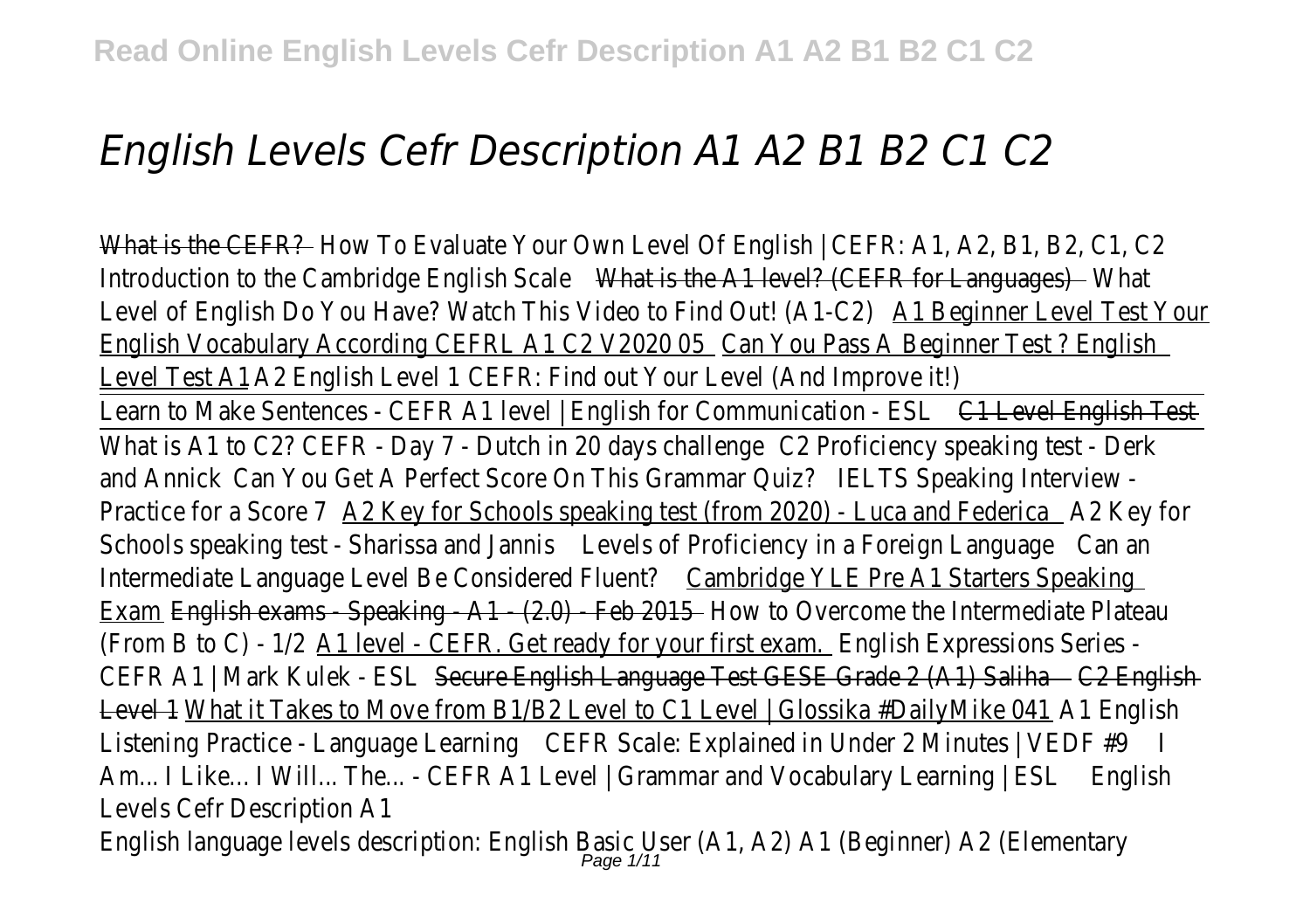English) English Independent User (B1, B2) B1 (Intermediate English) B2 (Upper-Intermediate English) Proficient English User (C1, C2) C1 (Advanced English) C2 (Proficiency English)

English levels CEFR description- A1,A2,B1,B2,C1,C2

English level A1 is the first level of English in the Common European Framework of Reference (CEFR), a definition of different language levels written by the Council of Europe. In everyday speech, this level would be called "beginner", and indeed, that is the official level descriptor in the CEFR, also used by EF SET.

English A1 level - CEFR definition and tests | EF SET

The six levels within the CEFR are A1, A2, B1, B2, C1, and C2. These six reference levels are widely accepted as the European standard for grading an individual's proficiency in around forty different languages. Each level is divided into four kinds of competences (language skills), describing what a learner is supposed to be able to do in reading, listening, speaking and writing.

CEFR Language Levels > A1, A2, B1, B2, C1 and C2

The CEFR organises language proficiency in six levels, A1 to C2, which can be regrouped into three broad levels: Basic User, Independent User and Proficient User, and that can be further subdivided according to the needs of the local context. The levels are defined through 'can-do' descriptors.

The CEFR Levels - Common European Framework of Reference ...

English Language Level Descriptors We use the Common European Framework of Reference for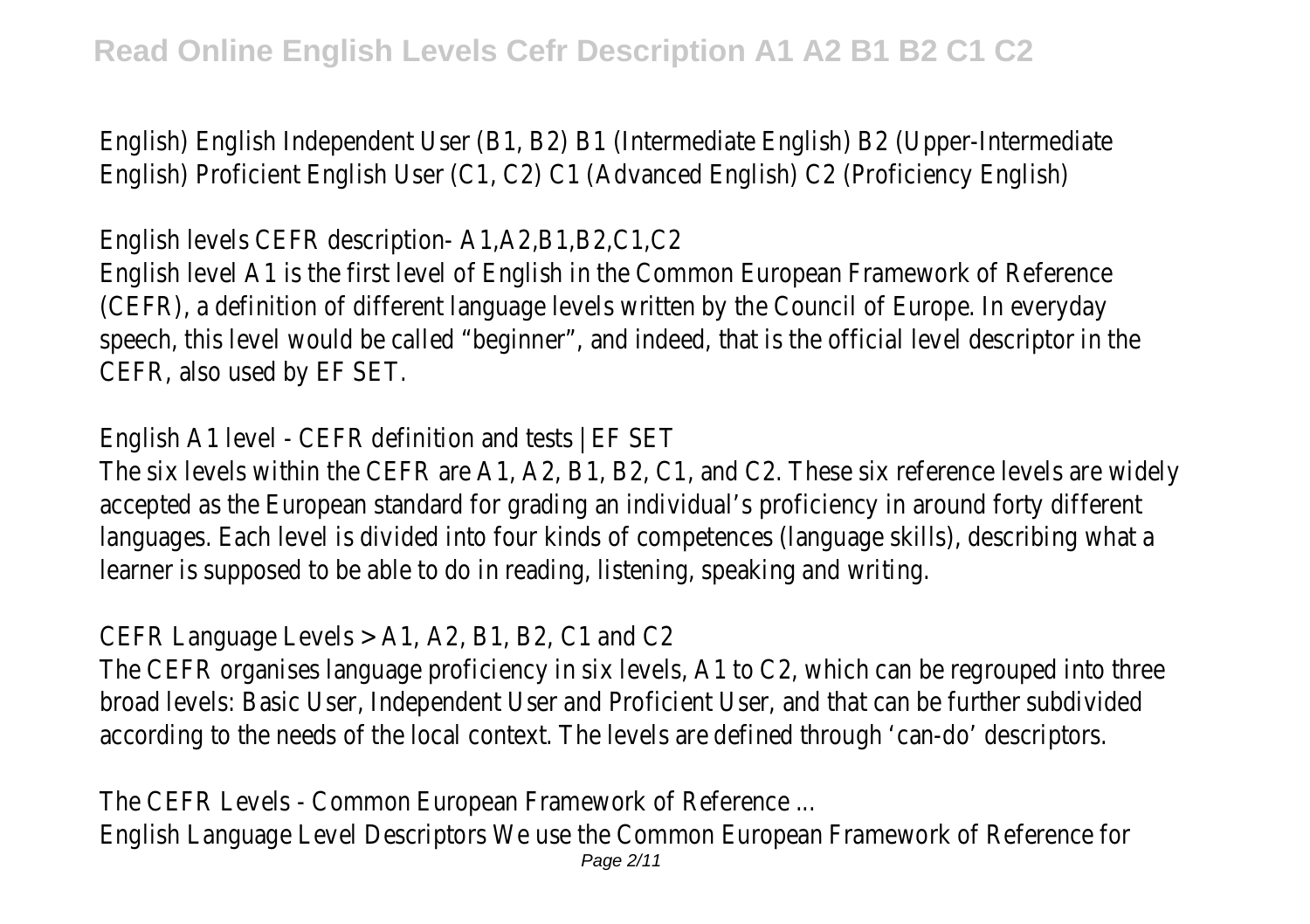Languages (CEFR) to determine your English level. There are six levels, ranging from A1 to C2. For each of these you can download below a description of each level and the learning outcomes for each level.

LEVEL DESCRIPTORS | St Giles International

The six levels within the CEFR are A1, A2, B1, B2, C1 and C2. With these levels, you can easily work out your ability in around 40 different languages. The levels are often used casually by language learners to explain their ability at speaking, reading, writing and understanding a language.

CEFR Levels: What They Are, Why They Matter, and How to ...

Proficiency Level: CEFR: Description: Beginner: A1: You can use simple phrases for basic ...

English Language Levels: The Complete Guide to Determine ...

The Common European Framework of Reference for Languages (CEF or CEFR) was put together by the Council of Europe as a way of standardising the levels of language exams in different regions. It is very widely used internationally and all important exams are mapped to the CEFR. There are six levels: A1, A2, B1, B2, C1, C2.

Common European Framework of Reference for ... - Exam English

The CEFR describes foreign language proficiency at six levels: A1 and A2, B1 and B2, C1 and C2. It also defines three 'plus' levels (A2+, B1+, B2+) The CEFR can be adapted and used for multiple contexts and applied for all languages. The American Council on the Teaching of Foreign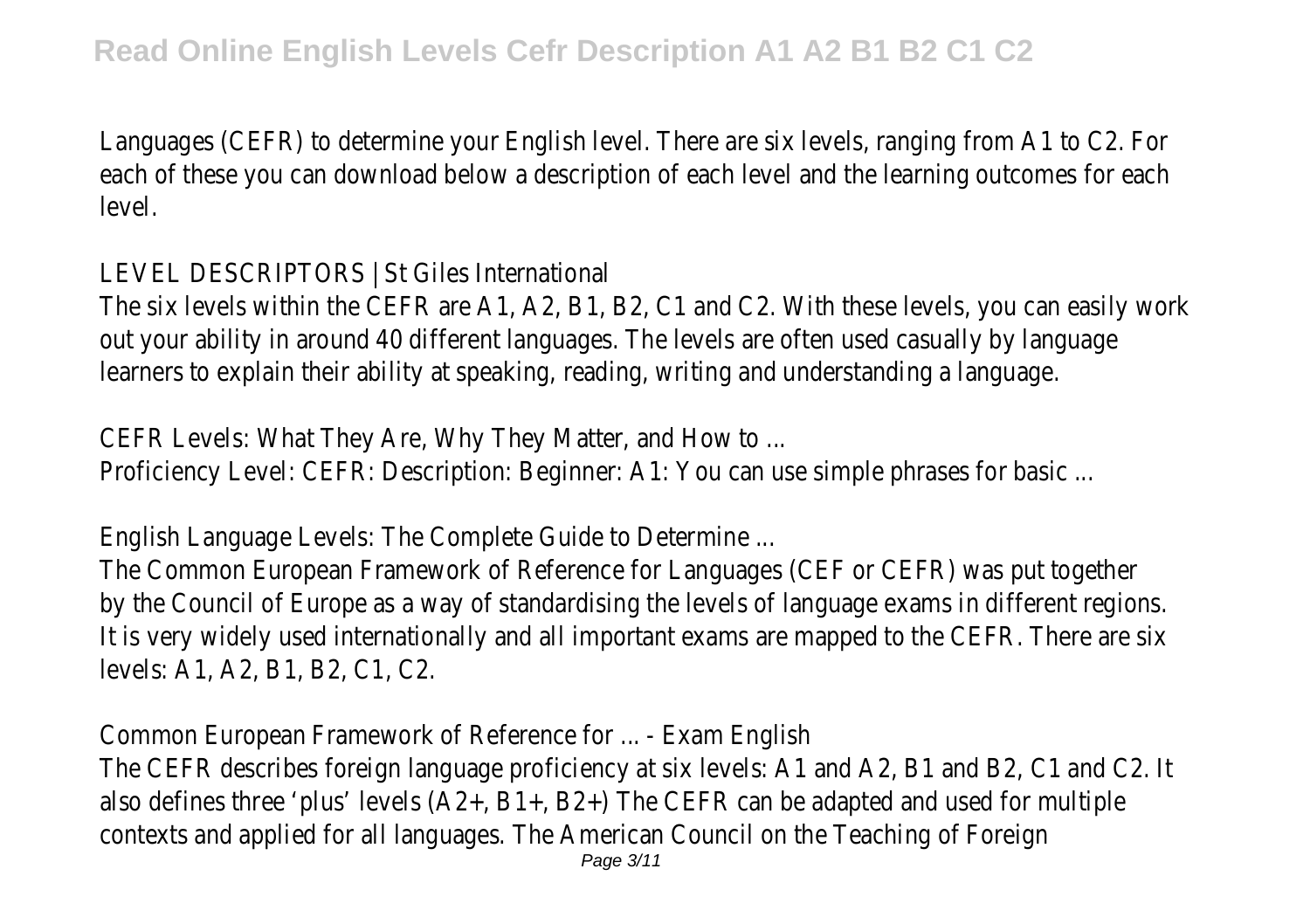Languages (ACTFL)

CEFR / ACTFL - Test Your Language

The CEFR Common Reference levels are fully defined in a structured set of illustrative 'can-do' descriptors for many different categories. The original descriptors for both the CEFR and European Language Portfolio were based on those developed in a Swiss National Research Project while also drawing on earlier Council of Europe's ...

The CEFR descriptors

Well, many teachers and experts around the world use the Common European Framework of Reference for Languages (CEFR). The CEFR has six levels from beginner (A1) to very advanced (C2). How is the CEFR used? The CEFR isn't just used in Europe.

What are the different 'levels' of ... - Cambridge English

The Common European Framework of Reference for Languages: Learning, Teaching, Assessment, abbreviated in English as CEFR or CEF or CEFRL, is a guideline used to describe achievements of learners of foreign languages across Europe and, increasingly, in other countries. It was put together by the Council of Europe as the main part of the project "Language Learning for European Citizenship ...

Common European Framework of Reference for Languages ...

In everyday speech, this level would be called "intermediate", and indeed, that is the official level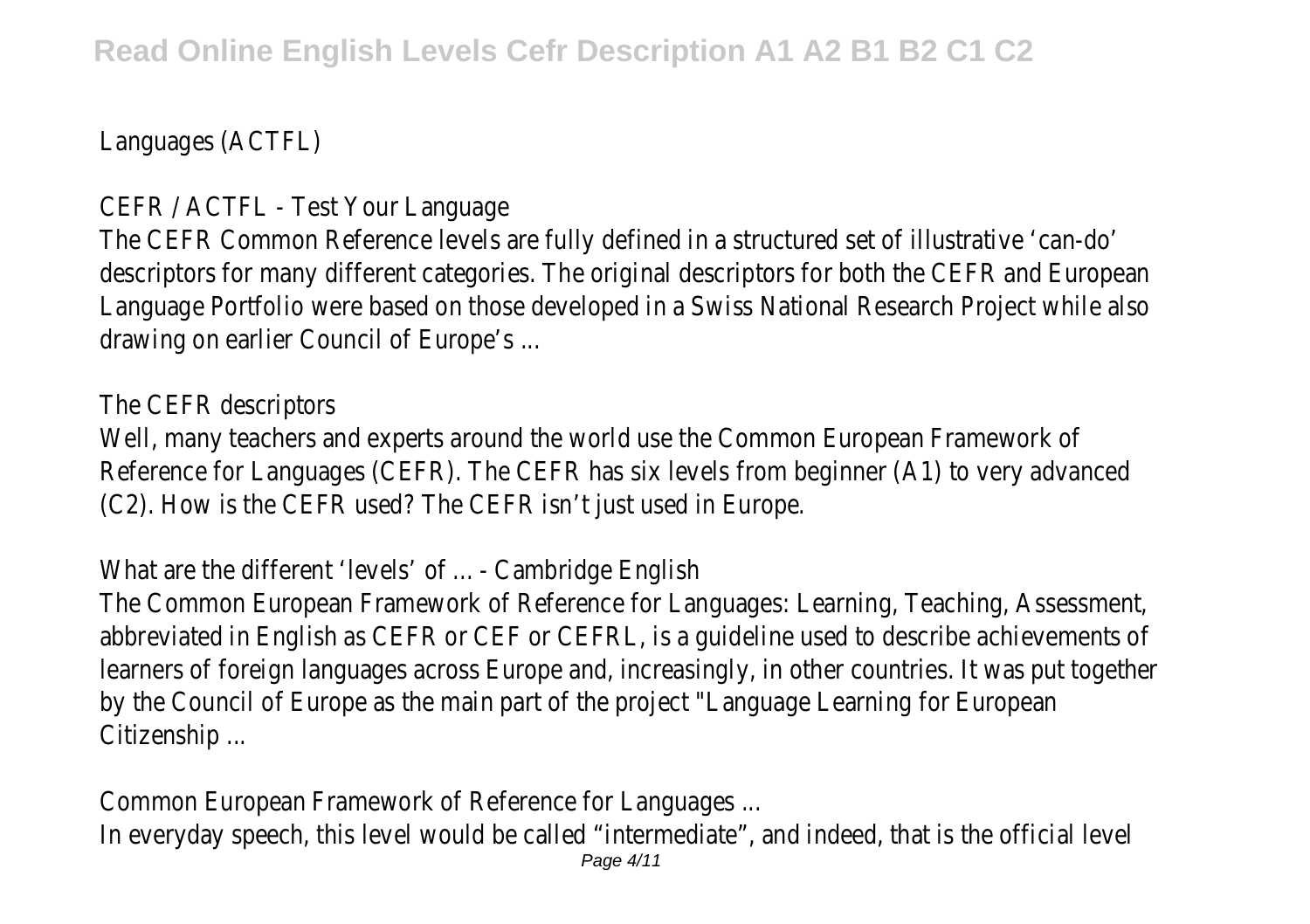descriptor in the CEFR. At this level, students are beyond the basics but they are still not able to work or study exclusively in English.

English B1 level - CEFR definition and tests | EF SET English Profile The English Profile Programme involves major research projects that are all working towards a reliable, detailed description of the actual learner English that is typical of each CEFR level. Initially, the focus has been on vocabulary and grammar, and the English Vocabulary Profile is now complete for all six levels, A1- C2.

Introductory Guide to the Common ... - English Profile CIP Online English Learning - CEFR Vocabulary A1: Check the list to learn what words you need to

study and learn in order to improve your English.

CEFR Vocabulary A1 - CIP Online English Learning The CEFR describes what a learner is supposed to be able to do in reading, listening, speaking and writing at each level. Click below for a description for each CEFR Level: CEFR A1. CEFR A2. CEFR B1. CEFR B2. CEFR C1. CEFR C2.

CEFR | French Levels A1, A2, B1, B2, C1, C2 | Common ...

of English language learners in terms of the six proficiency bands of the CEFR r A1 to C2 (see Saville & Hawkey 2010). The English Profile Programme will do this by providing Reference Level Descriptions for English to accompany the CEFR. These descriptions cover what learners know and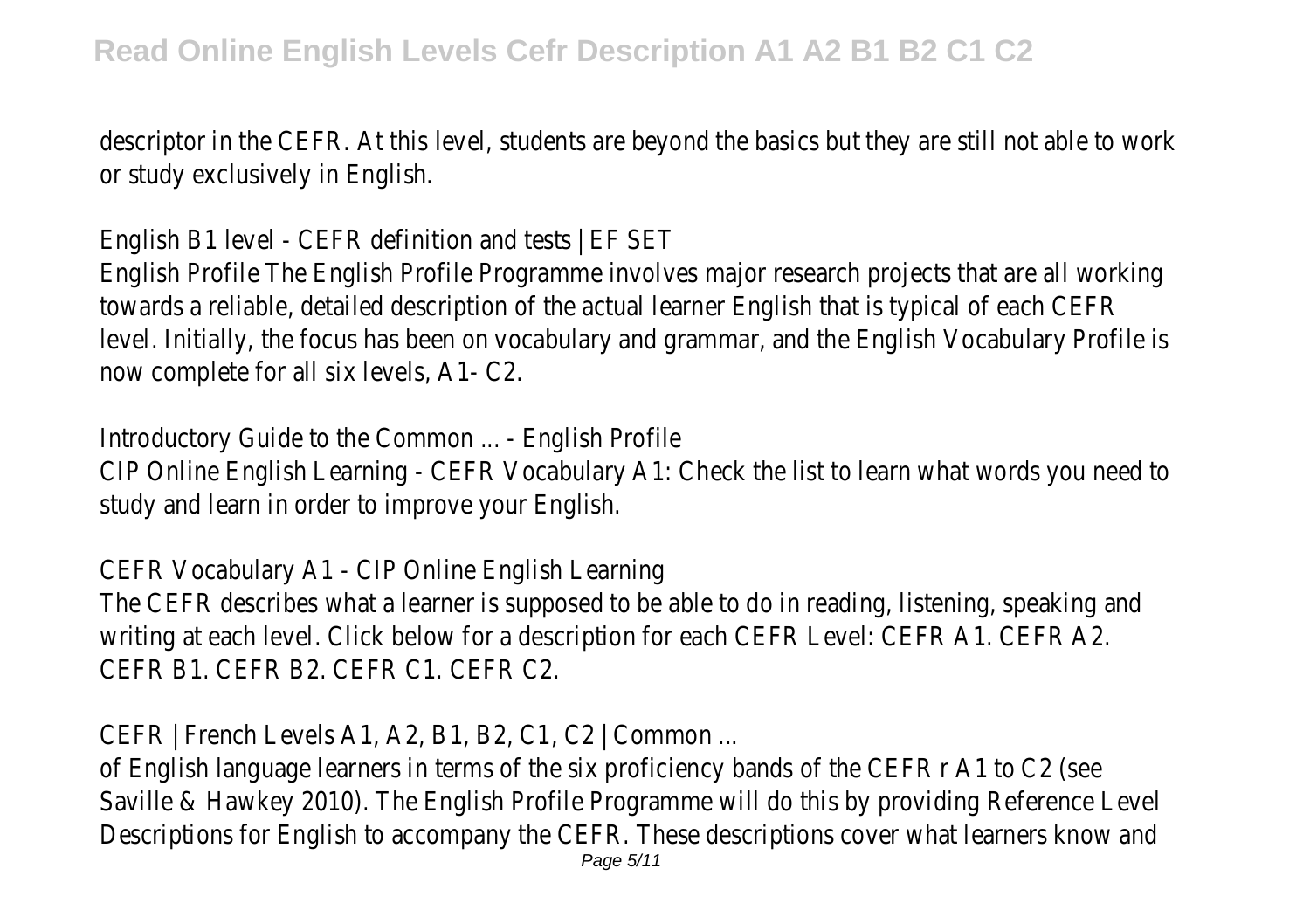can do in English at each of the six CEFR

Introducing the CEFR for English English Words Predicted CEFR. A1. 0% ( 0) A2. 0% ( 0) B1. 0% ( 0) B2.

What is the CEFR? How To Evaluate Your Own Level Of English | CEFR: A1, A2, B1, B2, C1, C2 Introduction to the Cambridge English Scale What is the A1 level? (CEFR for Languages) What Level of English Do You Have? Watch This Video to Find Out! (A1-C2) A1 Beginner Level Test Your English Vocabulary According CEFRL A1 C2 V2020 05 Can You Pass A Beginner Test ? English Level Test A1A2 English Level 1 CEFR: Find out Your Level (And Improve it!) Learn to Make Sentences - CEFR A1 level | English for Communication - ESC1 Level English Test What is A1 to C2? CEFR - Day 7 - Dutch in 20 days challen **Q** Proficiency speaking test - Derk and Annick Can You Get A Perfect Score On This Grammar Quiz? IELTS Speaking Interview -Practice for a Score  $A2$  Key for Schools speaking test (from 2020) - Luca and FedeAi2dKey for Schools speaking test - Sharissa and Jannlisvels of Proficiency in a Foreign LanguageCan an Intermediate Language Level Be Considered Fluent?Cambridge YLE Pre A1 Starters Speaking Exam English exams - Speaking -  $A1 - (2.0)$  - Feb 2015 bv to Overcome the Intermediate Plateau (From B to C) - 1/2A1 level - CEFR. Get ready for your first examenglish Expressions Series -CEFR A1 | Mark Kulek - ESL Secure English Language Test GESE Grade 2 (A1) Saliha C2 English Level 4 What it Takes to Move from B1/B2 Level to C1 Level | Glossika #DailyMike 044 1 English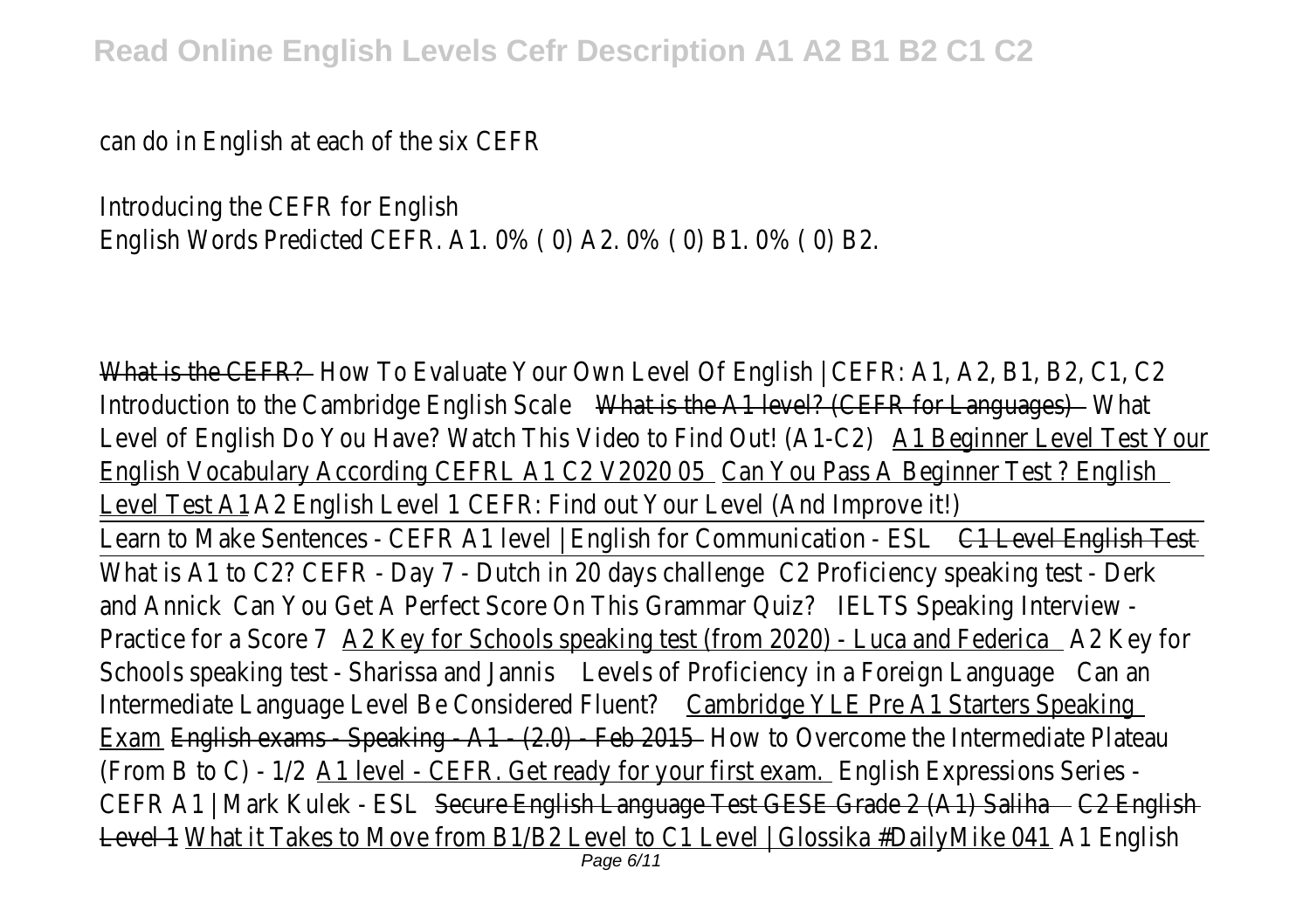Listening Practice - Language LearningCEFR Scale: Explained in Under 2 Minutes | VEDF #9 I Am... I Like... I Will... The... - CEFR A1 Level | Grammar and Vocabulary Learning | ESL English Levels Cefr Description A1

English language levels description: English Basic User (A1, A2) A1 (Beginner) A2 (Elementary English) English Independent User (B1, B2) B1 (Intermediate English) B2 (Upper-Intermediate English) Proficient English User (C1, C2) C1 (Advanced English) C2 (Proficiency English)

English levels CEFR description- A1,A2,B1,B2,C1,C2

English level A1 is the first level of English in the Common European Framework of Reference (CEFR), a definition of different language levels written by the Council of Europe. In everyday speech, this level would be called "beginner", and indeed, that is the official level descriptor in the CEFR, also used by EF SET.

English A1 level - CEFR definition and tests | EF SET

The six levels within the CEFR are A1, A2, B1, B2, C1, and C2. These six reference levels are widely accepted as the European standard for grading an individual's proficiency in around forty different languages. Each level is divided into four kinds of competences (language skills), describing what a learner is supposed to be able to do in reading, listening, speaking and writing.

CEFR Language Levels > A1, A2, B1, B2, C1 and C2

The CEFR organises language proficiency in six levels, A1 to C2, which can be regrouped into three broad levels: Basic User, Independent User and Proficient User, and that can be further subdivided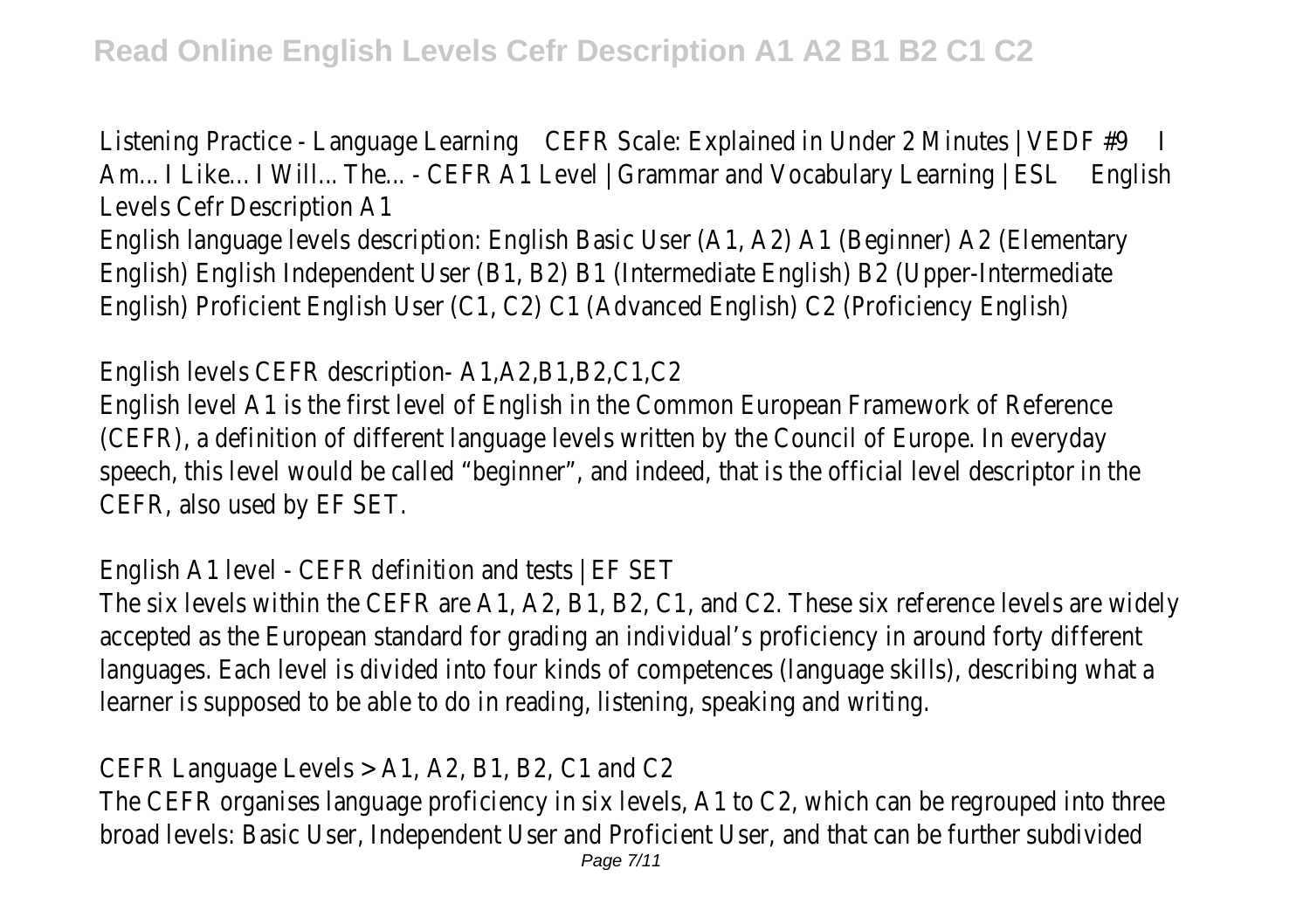according to the needs of the local context. The levels are defined through 'can-do' descriptors.

The CEFR Levels - Common European Framework of Reference ...

English Language Level Descriptors We use the Common European Framework of Reference for Languages (CEFR) to determine your English level. There are six levels, ranging from A1 to C2. For each of these you can download below a description of each level and the learning outcomes for each level.

LEVEL DESCRIPTORS | St Giles International

The six levels within the CEFR are A1, A2, B1, B2, C1 and C2. With these levels, you can easily work out your ability in around 40 different languages. The levels are often used casually by language learners to explain their ability at speaking, reading, writing and understanding a language.

CEFR Levels: What They Are, Why They Matter, and How to ...

Proficiency Level: CEFR: Description: Beginner: A1: You can use simple phrases for basic ...

English Language Levels: The Complete Guide to Determine ...

The Common European Framework of Reference for Languages (CEF or CEFR) was put together by the Council of Europe as a way of standardising the levels of language exams in different regions. It is very widely used internationally and all important exams are mapped to the CEFR. There are six levels: A1, A2, B1, B2, C1, C2.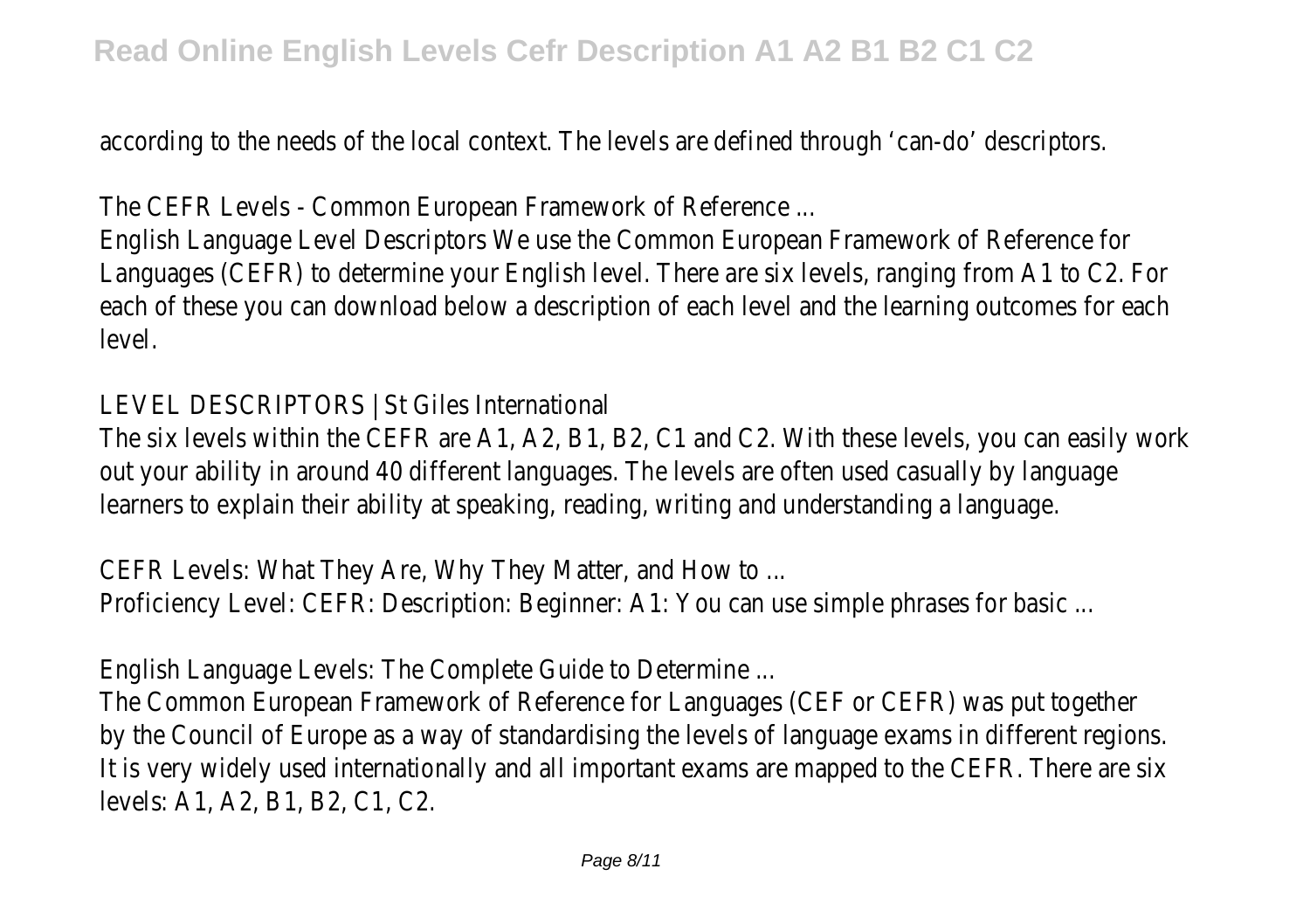Common European Framework of Reference for ... - Exam English

The CEFR describes foreign language proficiency at six levels: A1 and A2, B1 and B2, C1 and C2. It also defines three 'plus' levels (A2+, B1+, B2+) The CEFR can be adapted and used for multiple contexts and applied for all languages. The American Council on the Teaching of Foreign Languages (ACTFL)

## CEFR / ACTFL - Test Your Language

The CEFR Common Reference levels are fully defined in a structured set of illustrative 'can-do' descriptors for many different categories. The original descriptors for both the CEFR and European Language Portfolio were based on those developed in a Swiss National Research Project while also drawing on earlier Council of Europe's ...

## The CEFR descriptors

Well, many teachers and experts around the world use the Common European Framework of Reference for Languages (CEFR). The CEFR has six levels from beginner (A1) to very advanced (C2). How is the CEFR used? The CEFR isn't just used in Europe.

What are the different 'levels' of ... - Cambridge English

The Common European Framework of Reference for Languages: Learning, Teaching, Assessment, abbreviated in English as CEFR or CEF or CEFRL, is a guideline used to describe achievements of learners of foreign languages across Europe and, increasingly, in other countries. It was put together by the Council of Europe as the main part of the project "Language Learning for European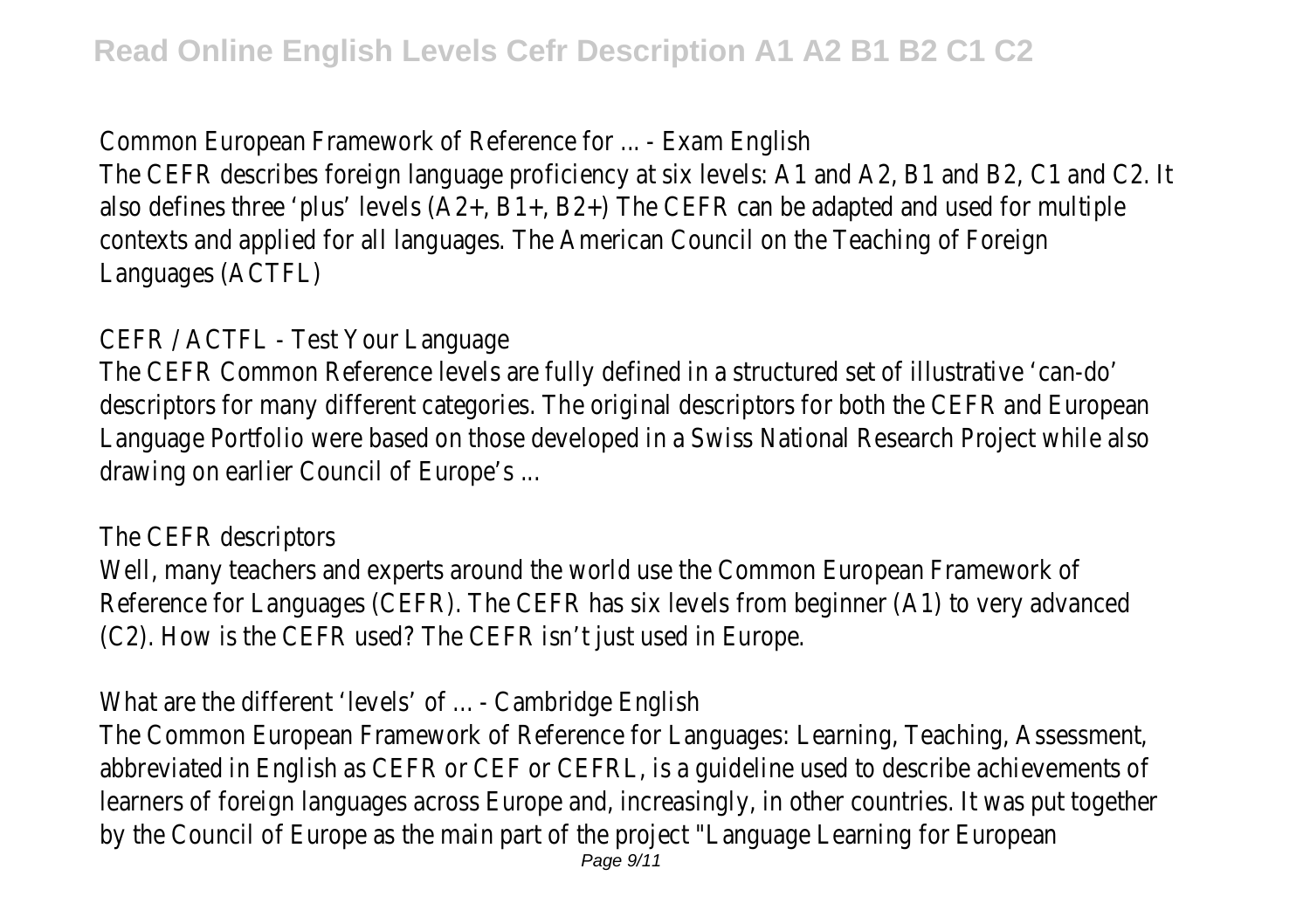Citizenship ...

Common European Framework of Reference for Languages ...

In everyday speech, this level would be called "intermediate", and indeed, that is the official level descriptor in the CEFR. At this level, students are beyond the basics but they are still not able to work or study exclusively in English.

English B1 level - CEFR definition and tests | EF SET

English Profile The English Profile Programme involves major research projects that are all working towards a reliable, detailed description of the actual learner English that is typical of each CEFR level. Initially, the focus has been on vocabulary and grammar, and the English Vocabulary Profile is now complete for all six levels, A1- C2.

Introductory Guide to the Common ... - English Profile

CIP Online English Learning - CEFR Vocabulary A1: Check the list to learn what words you need to study and learn in order to improve your English.

CEFR Vocabulary A1 - CIP Online English Learning

The CEFR describes what a learner is supposed to be able to do in reading, listening, speaking and writing at each level. Click below for a description for each CEFR Level: CEFR A1. CEFR A2. CEFR B1. CEFR B2. CEFR C1. CEFR C2.